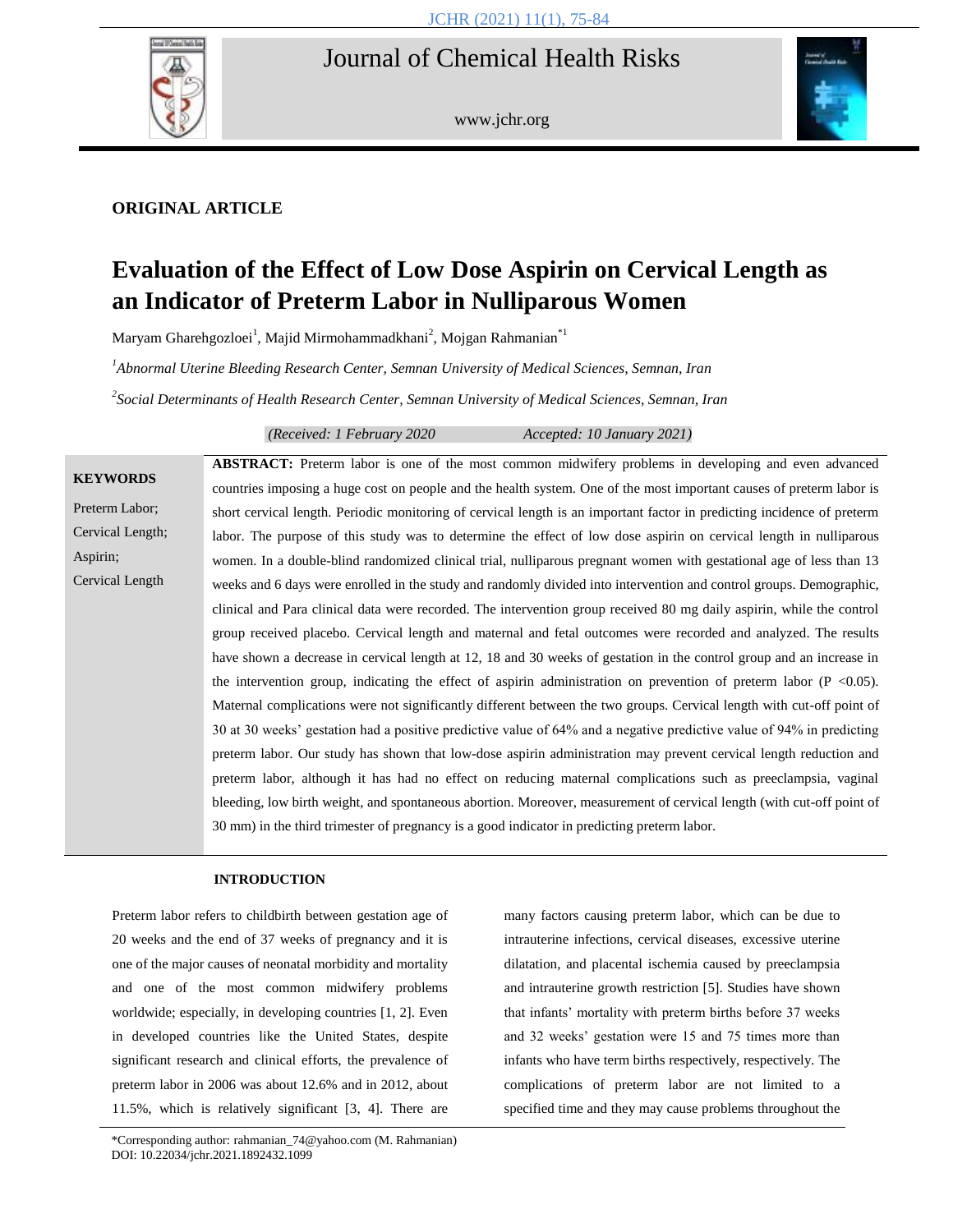life [6, 7]. Despite the improved perinatal care for preterm infants, preterm birth still leads to neonatal mortality [8, 9]; therefore, prevention of preterm birth is a major concern of the health system and its staff all over the world, and interventions to reduce the prevalence of preterm labor are strongly recommended [10-13]. Cervical length examination is one of the useful and effective tools in predicting preterm labor [14-16].

Cervical length is considered a reliable factor in predicting preterm delivery [17, 18]. More precise diagnosis of preterm labor is obtained by measuring cervical length with trans-vaginal ultrasound, avoiding unnecessary actions and interventions, especially in cases of cervical length equal to or greater than 30 mm [19]. Periodic cervical length assessment, especially in cases of short cervical length or in the first delivery, may be a useful and appropriate tool in predicting preterm delivery [19-21]. Aspirin has been studied limited in the prevention of preterm labor recently. Aspirin, as an inhibitor of cyclooxygenase, inhibits thromboxane A2, thereby inhibiting vascular contraction, and platelet aggregation [22] .

Administration of aspirin during pregnancy is thought to improve the penetration of uterine spiral arterioles into trophoblasts, leading to optimal fetal blood supply [23, 24]. Aspirin has been described as a cheap, affordable, safe, and potentially effective drug for preventing preterm labor [25, 26]. Studies have shown that low-dose aspirin is safe for the fetus from the age of 8 to 16 weeks of pregnancies [27, 28]. Reduced preeclampsia, low birth weight, and placental insufficiency can be mentioned among the benefits of aspirin in pregnancy, thereby reducing drug-induced preterm delivery [25, 29]. Despite these findings and hypotheses, there is still controversy in various studies regarding the effects of aspirin on reducing the incidence of preterm labor [30].

Therefore, it is necessary to conduct more clinical trials in different societies and with different methods in this field and to pay attention to the sensitivity and high specificity of cervical length measurement in predicting preterm delivery in the third trimester of pregnancy. Furthermore, whether periodic cervical lengthening, especially in cases of short cervical length or in cases of first childbirth, it can be an appropriate and useful tool in predicting preterm delivery [17, 18]. The aim of this study was to determine the effect of low dose aspirin on cervical length of nulliparous women referring to gynecology clinic of Amir al-Momenin Hospital in Semnan, Iran, in 2018-2019, as a predictive tool in preterm delivery of pregnant mothers.

## **MATERIALA AND METHODS**

In a randomized, double-blind clinical trial (patients and the persons who were prescribed drug and placebo and the imaging specialist who performed the sonography were unaware of the type of drug used for each individual). Nulliparous women with gestational age of less than 13 weeks and 6 days referring to gynecology clinics in 2018 and 2019 were studied.

Samples were selected by convenience sampling and with a minimum sample size of 61 people (intervention group 30 persons and control group 31 persons). Inclusion criteria were age between 18 to 40 years old, nulliparous, singlepregnancy between 12 and 13 weeks of gestation with sonography confirmation, having less than two abortions in the first trimester of previous pregnancies.

Exclusion criteria included history of abortion in the second trimester, contraindication of aspirin, cigarette and drug use, polygamy, fetal abnormality in sonography, hematocrit less than 7 mg/deciliter, history of systemic diseases such as lupus, diabetes, hypertension before pregnancy, cyclic anemia, short cervical length below 25 mm, and uterine anomaly.

Primary information in a checklist containing patient demographic information, history, clinical and paraclinical examination, including age, gestational age, BMI, systolic and diastolic blood pressure, maternal outcomes (eclampsia, preeclampsia, hypertension, blood Vaginal delivery during pregnancy, and changes in maternal hematocrit), fetal outcomes (low birth weight, prenatal mortality, spontaneous miscarriage or stillbirth), cervical length sonography results and side effects of drugs were collected and recorded. Then, based on randomized allocation method using Block Stratified Randomization, they were divided into two groups A and B; group A (intervention group) 80 mg daily aspirin plus folic acid +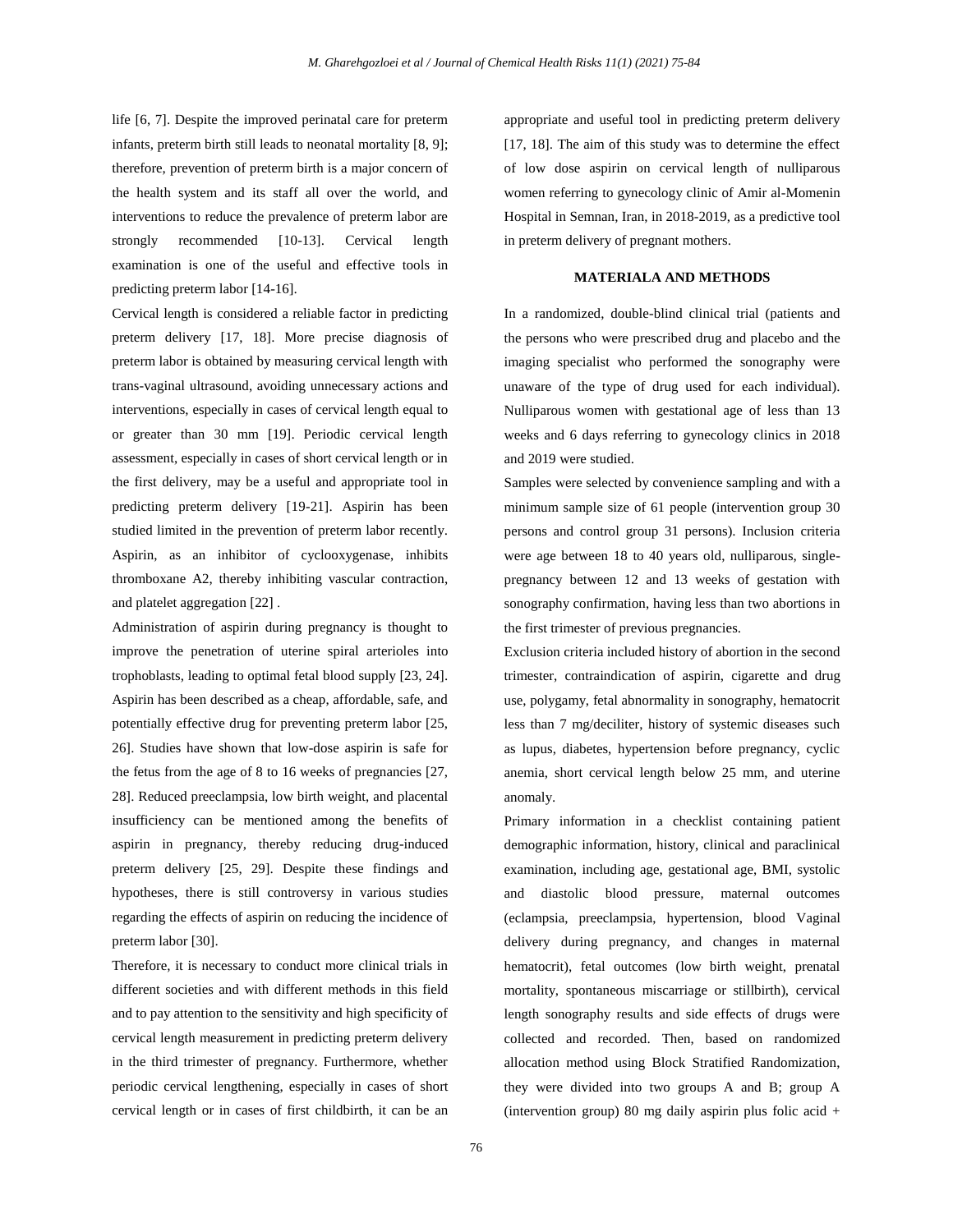iron tablets from the second trimester of pregnancy and group B (control group) received daily folic acid plus placebo + iron tablets from the second trimester of gestation until week 32 of gestation (based on the early pregnancy sonography). These patients were periodically examined by a gynecologist with the help of a history and clinical examination. Cervical length measurement (using transvaginal sonography) was performed at the age of 12, 18 and 30 weeks of gestation based on sonography calculation and blood hematocrit level (using Complete Blood Counter) in two times, once per 13 weeks and again at 30 weeks of gestation. During the periodic checkups, the primary and secondary outcomes of the patients were weekly evaluated until the end of pregnancy and delivery and recorded in the relevant forms. After collecting data, the database was created and the data were entered and analyzed. Kolmogorov-Smirnov test was used to check the normality of data distribution. T-test and chi-square test were used for analysis. A value of less than 0.05 was considered significant. SPSS 21 software was used for data analysis.

#### **RESULTS**

In this study, 61 patients in two groups  $(n = 30,$ intervention) and  $(n = 31, \text{ control})$  were studied to determine the relationship between low dose aspirin on cervical length and outcomes and side effects (maternal and fetal) of aspirin use. The mean age of mothers was  $25.77 \pm$ 5.38 years in the control group and  $26.66 \pm 5.57$  years in the intervention group. Age distribution was normal in both groups ( $Z = 0.735$ ,  $P = 0.653$ ). Moreover, the distribution of patients was normal in terms of body mass index, systolic and diastolic blood pressure. Mean of first-time hematocrit in patients was  $36.92 \pm 2.7$  (in intervention group:  $36.84 \pm 2.8$ , in control group:  $37.00 \pm 2.5$ ) that was not significant ( $P = 0.817$ ). The mean of second time hematocrit in the patients was  $31.95 \pm 3.1$  (in intervention group:  $31.41 \pm 3.0$ , in control group:  $32.48 \pm 3.2$ ) that was not significant ( $P = 0.191$ ). The minimum fetal age at baseline was 12 weeks and its maximum was 13 weeks and six days. The mean fetal age at baseline was  $12.33 \pm 0.7$ weeks (in intervention group:  $12.22 \pm \cdot$ .<sup> $\vee$ </sup> weeks, in control

group:  $12.43 \pm 0.8$  weeks) and the difference was not significant (P =  $0.411$ ). Twenty-one patients in the intervention group and 21 in the control group had normal delivery. There was no significant difference between the two groups regarding delivery method ( $P = 0.534$ ). The mean gestational age at birth was  $37.83 \pm 2.6$  weeks (in the intervention group:  $38.39$ <sup>t</sup>.<sup>1</sup>  $\pm$  weeks, in the control group:  $37.30 \pm 3.0$  weeks). The difference was not significant (P = 0.114). Five persons in the intervention group (16.7%) and nine persons in the control group (29.0%) had preterm labor. There was no significant difference between the two groups in terms of delivery ( $P = 0.200$ ).

Cervical length was measured three times (at 12, 18, and 30 week's gestation age). The mean cervical length of the groups is presented in Table 1. The mean cervical length in the intervention and control groups was significantly different at all three times (Table 2). At the beginning of the study period (week 12), the mean cervical length in the intervention group was  $36.50 \pm 3.2$  and in the control group was  $39.00 \pm 3.7$ , significantly higher in the control group. The mean cervical length in week 18 was 37.67 0 0.3 in the intervention group and  $35.29 \pm 3.8$  in the control group and in week 30, the mean cervical length in the intervention group was  $36.60 \pm 4.5$  and  $29.30 \pm 6.6$  in the control group. In both cases, the mean cervical length intervention group was more than the control group. At week 30, the mean cervical length in both groups decreased compared to week 12, showing a more significant decrease in the control group.

The mean of cervical length at 12 and 18 weeks of gestation in the intervention group was not statistically significant in terms of gestational age at delivery. The mean cervical length at week 30 of gestation in the intervention group and in mothers giving birth between 34 and 37 weeks was  $29.75 \pm 3.1$  mm and in mothers who gave birth after 37 weeks  $37.83 \pm 0.6$ . There was a significant difference between two groups ( $P = 0.001$ ). There was no significant difference between the mean cervical length at week 30 of gestation in the intervention group and in mothers giving birth before week 34 of gestation and with mothers giving birth after week 37 of pregnancy ( $P = 0.349$ ); moreover, there was no significant difference in mothers giving birth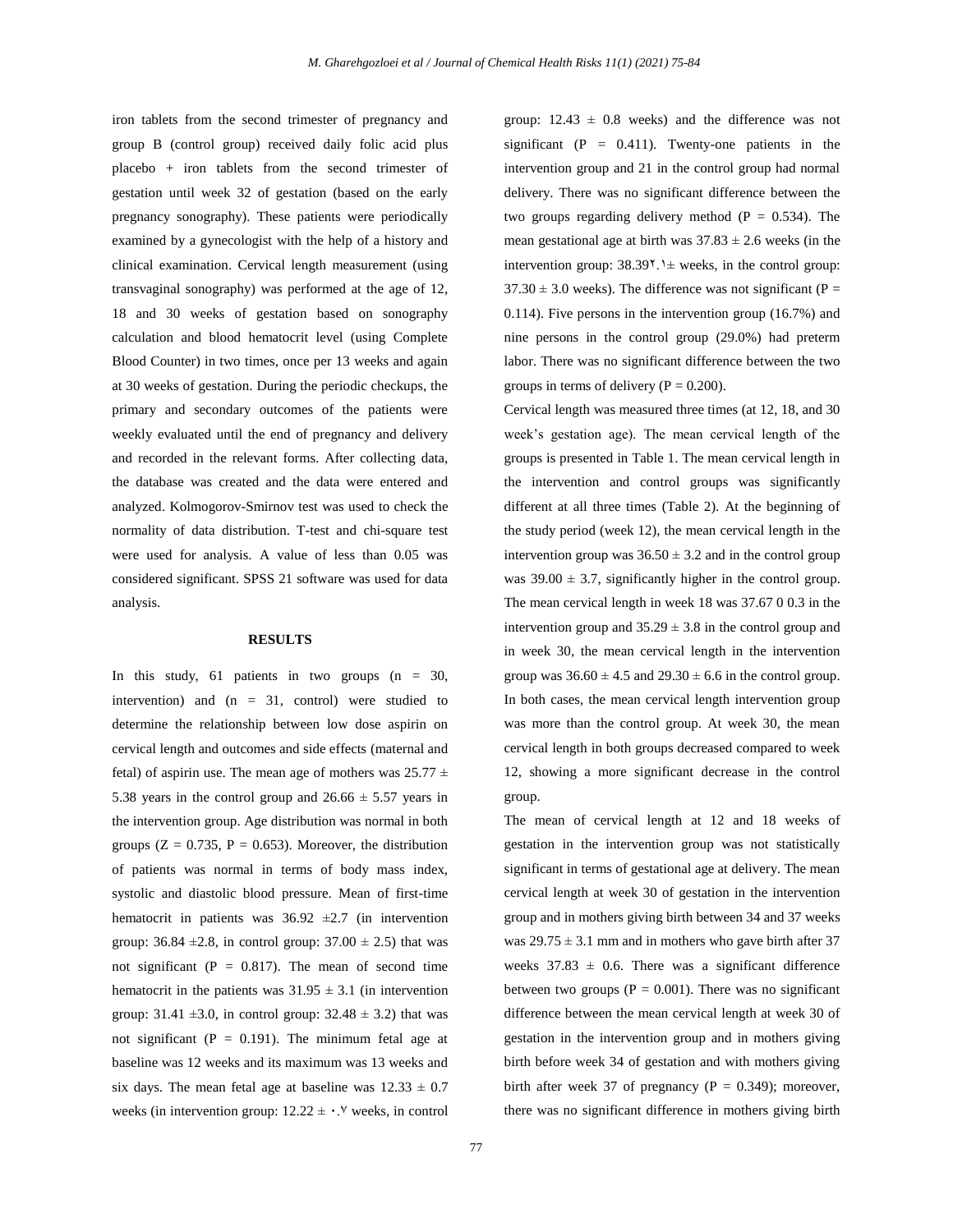before week 34 and the mean in mothers delivering between the ages of 34 and 37 weeks of gestation ( $P =$ 0.284) (Table 3).

The mean of cervical length at 12 weeks of gestation in the control group was not statistically significant in terms of gestational age at delivery  $(P > 0.05)$ . There was a significant difference in the mean of mothers giving birth after week 37 of pregnancy ( $P = 0.035$ ). Furthermore, the mean cervical length at week 18 of gestation in mothers giving birth at weeks 34 to 37 of gestation was significantly different from those giving birth after week 37 ( $P = 0.046$ ) (Table 4).

The mean cervical length at week 30 of gestation in the control group and in mothers giving birth before 34 weeks of gestation was  $19.40 \pm 4.5$ , in mothers who had delivered between 34 and 37 weeks  $24.50 \pm 5.8$  mm and in mothers giving birth after week 37 of gestation was  $32.09 \pm 4.2$  mm. The mean cervical length at week 30 of gestation in the control group and mothers giving birth before 34 weeks of gestation was not significantly different from those giving birth between 34 and 37 weeks of gestation ( $P = 0$ . 180). However, there was a significant difference between the mean cervical length at week 30 of gestation in the control group and in mothers giving birth after week 37 of gestation with mothers giving birth between 34 and 37 weeks of gestation and in mothers who giving before 34 weeks of gestation with those giving birth after week 37 of gestation ( $P = 0.004$  and  $P = 0.001$ , respectively) (Table 4). There were no cases of eclampsia, stillbirth, and maternal death. There were complications in both groups including preeclampsia, hypertension, vaginal bleeding, low birth weight, and spontaneous abortion. The incidence of complications was not significantly different between the intervention and control groups (Table 5).

Seven patients in the intervention group had drug-induced complications. The most reported complication was nausea. In the intervention group, in those with a cervical length less than 30 mm in the  $30<sup>th</sup>$  week of gestation, two had term labor and three had preterm labor. In this group, no preterm delivery was seen in any of the cervical lengths above 30 mm. The positive predictive value of preterm delivery based on cut-off point 30 for cervical length at week 30 of gestation was 60% in the intervention group and negative predictive value was 92%.

In the control group, six persons had term delivery and eight had preterm delivery in those with cervical length of less than 30 mm in gestation 30 weeks. In this group, one person with a cervical length of 30 or more had preterm labor, cervical length at 30 weeks of gestation in this person who had a preterm birth was 30 mm. Positive predictive value based on cut-off point 30 for cervical length at the  $30<sup>th</sup>$  week of pregnancy in the control group was 57% and negative predictive value was 94%. In all mothers who had cervical length less than 30 mm, six had term delivery and eleven had preterm labor. Moreover, of those who had a cervical length above 30 mm, three had preterm labor. The positive predictive value based on cutoff point 30 for cervical length at week 30 of gestation was 64% and negative predictive value was 93%.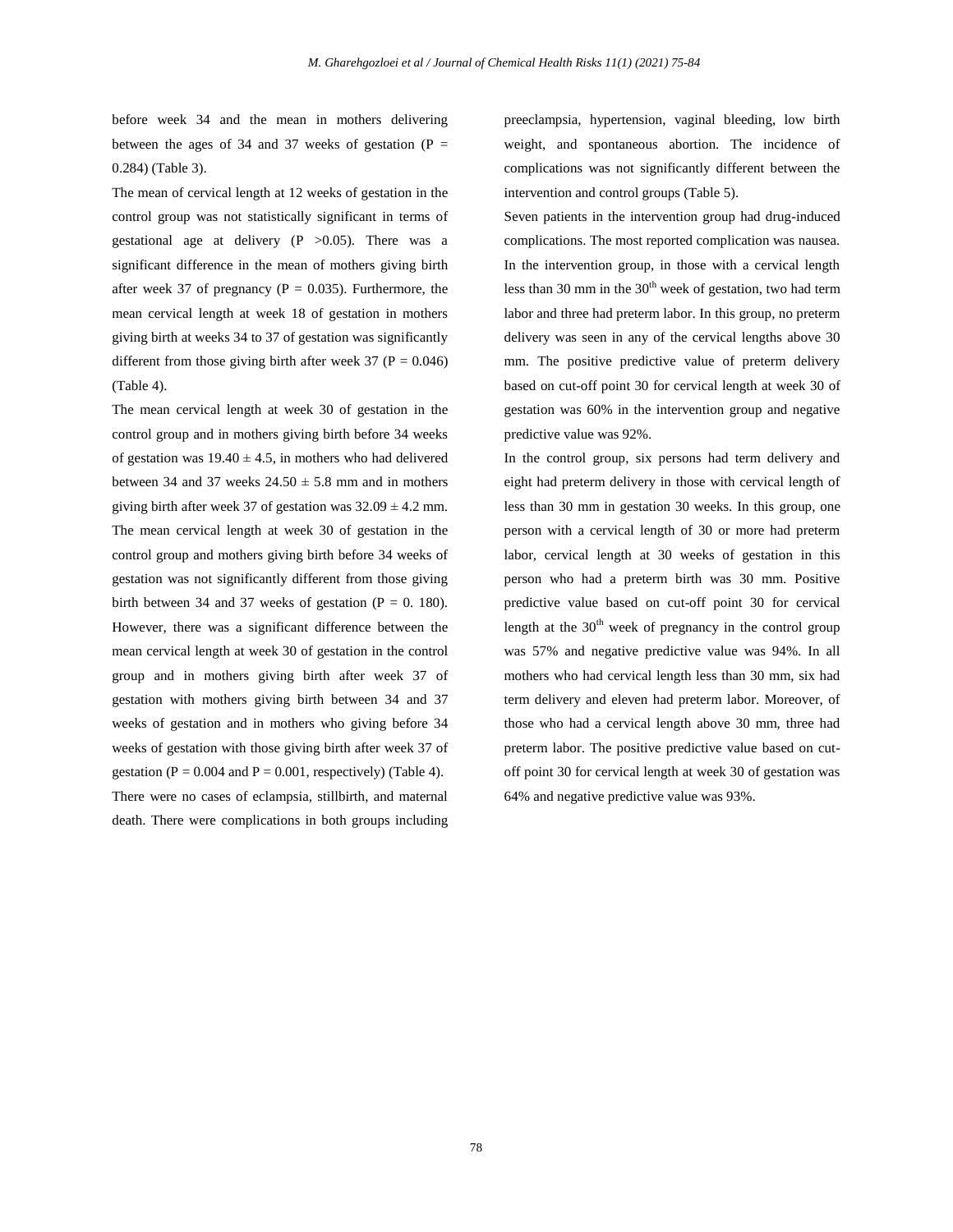*M. Gharehgozloei et al / Journal of Chemical Health Risks 11(1) (2021) 75-84*

| CL      | <b>Number</b> | <b>Time</b>        | Mean  | <b>Standard</b><br>deviation | <b>Minimum</b> | <b>Maximum</b> | $\mathbf P$  |
|---------|---------------|--------------------|-------|------------------------------|----------------|----------------|--------------|
|         |               | Intervention group | 36.50 | 3.2                          | 32             | 50             | 0.007        |
| week 12 | 30            | Control group      | 39.00 | 3.7                          | 34             | 50             |              |
|         |               | Total              | 37.77 | 3.7                          | 32             | 50             |              |
|         |               |                    |       |                              |                |                |              |
| week 18 |               | Intervention group | 37.67 | 3.0                          | 30             | 48             | 0.010        |
|         | 31            | Control group      | 35.29 | 3.8                          | 26             | 43             |              |
|         |               | Total              | 36.46 | 3.6                          | 26             | 48             |              |
|         |               | Intervention group | 36.60 | 4.5                          | 26             | 49             |              |
| week 30 | 61            | Control group      | 29.30 | 6.5                          | 13             | 37             | $\Box 0.001$ |
|         |               | Total              | 32.95 | 6.7                          | 13             | 49             |              |

|  |  | Table 1. Mean, standard deviation, and quadratic interval cervical length in the three study periods |  |  |  |  |
|--|--|------------------------------------------------------------------------------------------------------|--|--|--|--|
|--|--|------------------------------------------------------------------------------------------------------|--|--|--|--|

**Table 2.** Comparison of mean cervical length at week 12, 18, and 30 gestation

| Group               | Period check | <b>Mean difference</b> | <b>Standard</b> |           | 95% CI         |              |  |
|---------------------|--------------|------------------------|-----------------|-----------|----------------|--------------|--|
|                     |              |                        | deviation       | Minimum   | <b>Maximum</b> | $\mathbf P$  |  |
|                     | Week         | 1.167                  | 2.79            | 0.124     | 2.209          | 0.030        |  |
|                     | 12, 18       |                        |                 |           |                |              |  |
|                     | Week         | 0.10                   | 4.66            | $-1.641$  | 1.841          | 0.907        |  |
| <b>Intervention</b> | 12, 30       |                        |                 |           |                |              |  |
|                     | Week         |                        |                 |           |                |              |  |
|                     | 18, 30       | $-1.067$               | 2.87            | $-2.141$  | 0.007          | 0.051        |  |
|                     | Week         | $-3.710$               | 2.57            | $-4.653$  | $-2.766$       | $\Box 0.001$ |  |
|                     | 12, 18       |                        |                 |           |                |              |  |
|                     | Week         |                        |                 |           |                |              |  |
| Control             | 12, 30       | $-9.867$               | 5.84            | $-12.048$ | $-7.686$       | $\Box 0.001$ |  |
|                     | Week         | $-6.300$               | 5.44            | $-8.331$  | $-4.269$       | $\Box 0.001$ |  |
|                     | 18, 30       |                        |                 |           |                |              |  |
|                     | Week         | $-1.311$               | 3.62            | $-6.759$  | $-3.008$       | 0.006        |  |
| <b>Total</b>        | 12, 18       |                        |                 |           |                |              |  |
|                     | Week         | $-4.883$               |                 | $-6.759$  |                | $\Box 0.001$ |  |
|                     | 12, 30       |                        | 7.26            |           | $-3.008$       |              |  |
|                     | Week         |                        |                 |           |                | $\Box 0.001$ |  |
|                     | 18, 30       | $-3.683$               | 5.05            | $-2.377$  | $-5.642$       |              |  |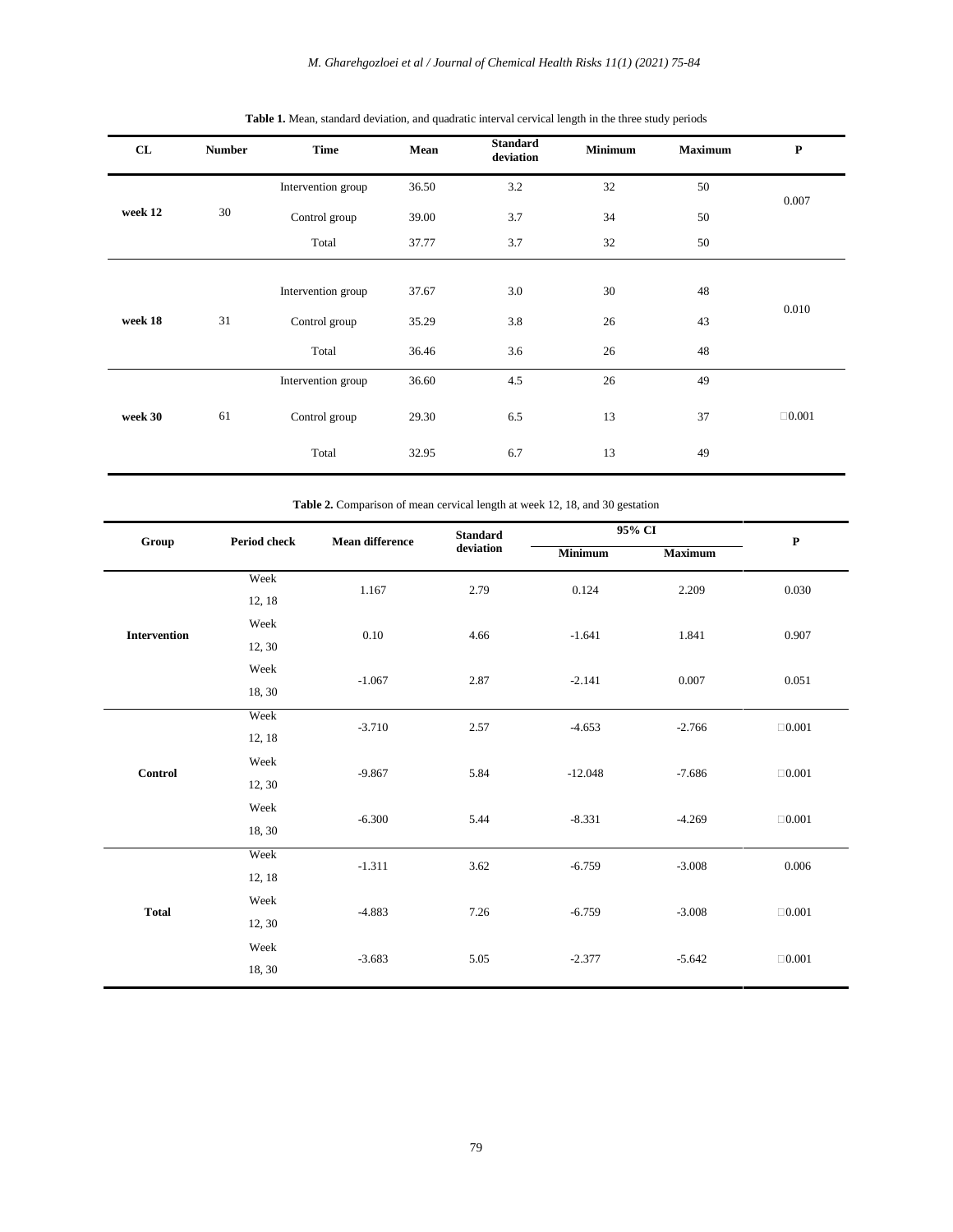| CL         | <b>Pregnancy</b> |                |       | <b>Standard</b> | Compare subgroups (P value) |                        |                      |  |
|------------|------------------|----------------|-------|-----------------|-----------------------------|------------------------|----------------------|--|
|            | term (week)      | <b>Number</b>  | Mean  | deviation       |                             | Subgroup 2<br>with $3$ | Subgroup 1<br>with 2 |  |
| week<br>12 | Less than 34     | $\overline{2}$ | 36.50 | 0.7             |                             |                        |                      |  |
|            | 34-37            | $\overline{4}$ | 37.25 | 0.6             | 0.961                       | 0.634                  | 0.492                |  |
|            | More than 37     | 24             | 36.38 | 0.7             |                             |                        |                      |  |
|            | Less than 34     | $\overline{2}$ | 35.50 | 0.5             |                             |                        |                      |  |
| week 18    | 34-37            | $\overline{4}$ | 35.50 | 1.9             | 0.202                       | 0.106                  | 1.00                 |  |
|            | More than 37     | 24             | 38.21 | 0.5             |                             |                        |                      |  |
| Week<br>30 | Less than 34     | 2              | 35.50 | 0.5             |                             |                        |                      |  |
|            | 34-37            | $\overline{4}$ | 29.75 | 3.1             | 0.349                       | 0.001                  | 0.284                |  |
|            | More than 37     | 24             | 37.83 | 0.6             |                             |                        |                      |  |

## **Table 3.** Comparison of mean cervical length at 12, 18 and 30 weeks of pregnancy term subtypes in intervention group

Subgroup 1: less than 34 weeks, subgroup 2: 34.34 weeks, subgroup 3 more than 37 weeks

**Table 4.** Comparison of mean cervical length at 12, 18, and 30 weeks of pregnancy term subtypes in control group

|            | <b>Pregnancy</b> |                |       | <b>Standard</b> | Compare subgroups (P value) |                      |                      |  |
|------------|------------------|----------------|-------|-----------------|-----------------------------|----------------------|----------------------|--|
| CL         | term (week)      | <b>Number</b>  | Mean  | deviation       | Subgroup 1<br>with 3        | Subgroup 2<br>with 3 | Subgroup 1<br>with 2 |  |
|            | Less than 34     | 5              | 36.40 | 1.9             |                             |                      |                      |  |
| week<br>12 | 34-37            | $\overline{4}$ | 37.50 | 2.3             | 0.075                       | 0.270                | 0.470                |  |
|            | More than 37     | 22             | 39.86 | 4.0             |                             |                      |                      |  |
|            | Less than 34     | 5              | 32.40 | 3.9             |                             |                      |                      |  |
| week 18    | 34-37            | $\overline{4}$ | 32.50 | 1.7             | 0.035                       | 0.046                | 0.964                |  |
|            | More than 37     | 22             | 36.45 | 3.6             |                             |                      |                      |  |
| Week<br>30 | Less than 34     | 5              | 19.40 | 4.5             |                             |                      |                      |  |
|            | 34-37            | $\overline{4}$ | 24.50 | 5.8             | 0.001                       | 0.004                | 0.180                |  |
|            | More than 37     | 22             | 32.09 | 4.2             |                             |                      |                      |  |

Subgroup 1: less than 34 weeks, subgroup 2: 34.34 weeks, subgroup 3 more than 37 weeks

| <b>Table 5.</b> Frequency of maternal and fetal complications in subjects |  |  |
|---------------------------------------------------------------------------|--|--|
|                                                                           |  |  |

| Group               | <b>Number</b> | Complication | Preeclampsia   | Eclampsia                | <b>HTN</b>     | Vaginal<br>bleeding | Low birth<br>weight | <b>Spontaneous</b><br>abortion | <b>Stillbirth</b> | Mother's<br>death |
|---------------------|---------------|--------------|----------------|--------------------------|----------------|---------------------|---------------------|--------------------------------|-------------------|-------------------|
|                     | 30            | Positive     | $\overline{2}$ | $\mathbf{0}$             | $\overline{2}$ | $\overline{2}$      | $\sim$              |                                | $\overline{0}$    | $\mathbf{0}$      |
| <b>Intervention</b> |               | Negative     | 28             | 30                       | 28             | 28                  | 28                  | 29                             | 30                | 30                |
| Control             |               | Positive     | 4              | $\mathbf{0}$             | $\theta$       |                     | $\mathcal{L}$       | 2                              | $\mathbf{0}$      | $\mathbf{0}$      |
|                     | 31            | Negative     | 27             | 31                       | 31             | 26                  | 29                  | 29                             | 31                | 31                |
|                     |               | P            | 0.414          | $\overline{\phantom{a}}$ | 0.144          | 0.246               | 0.973               | 0.573                          |                   |                   |
| <b>Total</b>        | 61            | Positive     | 6              | $\Omega$                 | ◠              |                     | 4                   | $\mathbf{\hat{z}}$             | $\Omega$          | $\Omega$          |
|                     |               | Negative     | 55             | 61                       | 59             | 54                  | 57                  | 58                             | 61                | 61                |

## **DISCUSSION**

This study was aimed at investigating the effect of low dose aspirin on cervical length as an index of preterm labor in nulliparous women and maternal and fetal complications.

The results have shown a significant difference in cervical length from 12 to 30 weeks of gestation in the control group (not receiving aspirin) compared to the intervention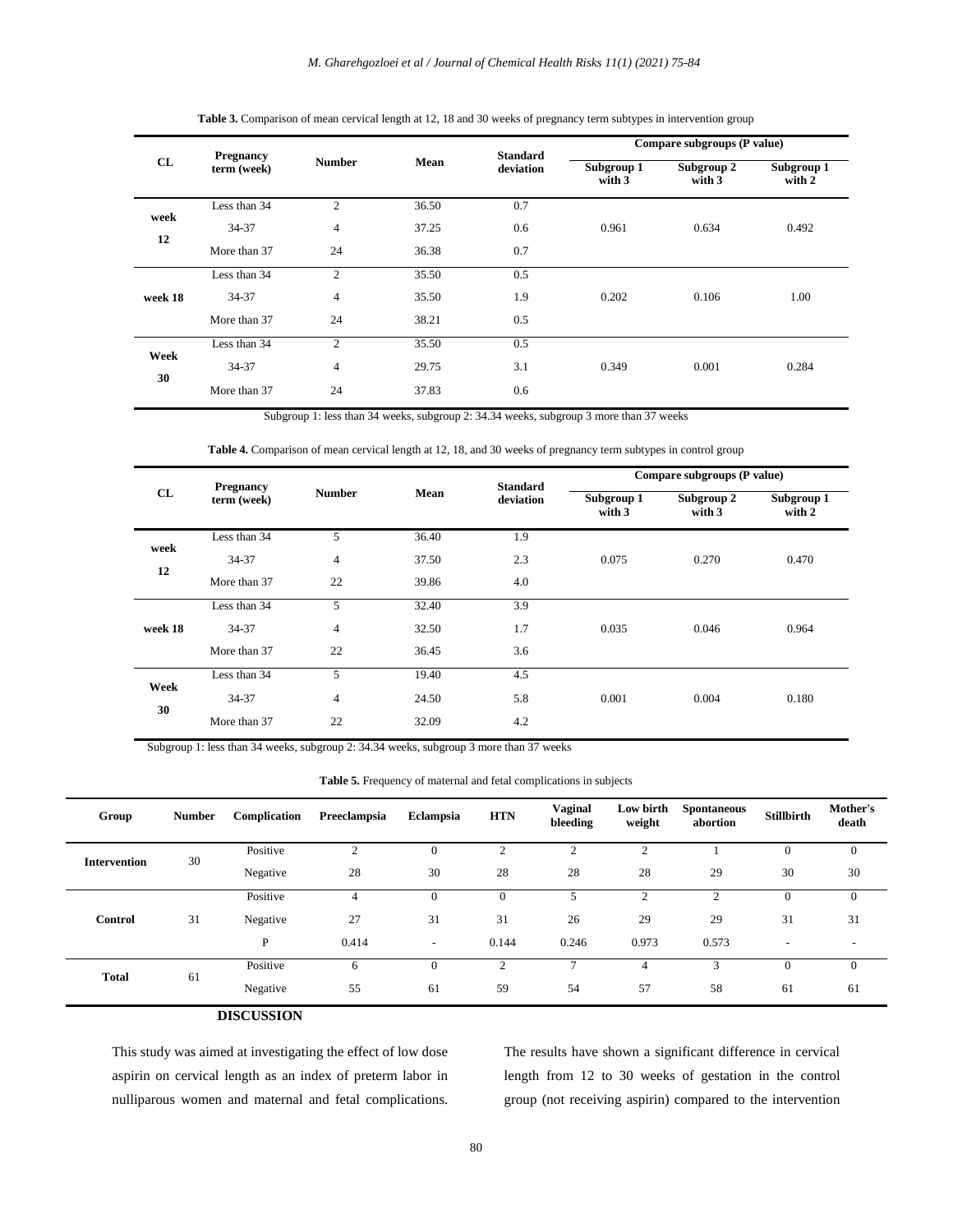group, indicating the effect of aspirin administration on preterm labor (P <0.05). Maternal complications were not significantly different between the two groups.

The results of the present study have revealed a reduction in cervical length of less than 30 mm in the third trimester of pregnancy with a positive predictive value of 64% and a negative predictive value of 93% in predicting preterm labor, so that in 93% of those whose cervical length in the third trimester pregnancy is greater than 30 mm, preterm labor is not seen, which is consistent with the results of the study other [32].

In a clinical trial study [4], the persons were randomly divided into two groups. Intervention group received daily 80 mg aspirin and folic acid and control group received folic acid alone. Although its difference from our study was that people who had a history of miscarriage were examined and if they were pregnant, follow-up during pregnancy were done.

Preterm labor occurred in 27.3% of the aspirin-consuming group and 38.7% of the placebo-consuming group. It can be concluded that low-dose aspirin before pregnancy did not significantly reduce the prevalence of preterm labor, requiring further studies. In our study, the prevalence of preterm labor was 16.7% in the aspirin consuming group and 29% in the control group, which was not significant (P = 0.200). In Silver's study, cervical length was not evaluated; however, in our study the administration of low dose aspirin on cervical length was evaluated, resulting in a slight decrease in cervical length from week 12 to week 30 of pregnancy compared to the control group ( $P = 0.030$ ). Therefore, aspirin can be effective in preventing preterm labor [4].

In a clinical trial study [33], the effect of low-dose aspirin did not prevent the occurrence of preeclampsia and preterm delivery [33]. This was in line with the results of our study. In a study [34], there was a significant relationship between short cervical length and gestational age at delivery based on gestational week ( $P = 0.027$ ). Moreover, cervical length was significantly associated with delivery before 34 weeks  $(P = 0.045)$ ; while less than 37 weeks  $(P = 0.046)$  and cervical length at the third trimester pregnancy had high predictive value in determining the age of childbirth and it could be used as a useful and high-precision tool [34], very similar to the results of our study.

In a study other [35], the predictive value of cervical length measurement with transvaginal sonography in the third trimester was evaluated between weeks 24 and 30 of gestation; cervical length in women giving birth before 34 weeks (30 to 34 weeks of gestation) was significantly lower than those giving birth after 34 weeks ( $P = 0.001$ ). Besides, cervical length in women giving birth before week 37 (34 to 37 weeks of gestation) was significantly lower than those giving birth after week 37 ( $P = 0.001$ ). The shorter the length of a person's cervix, the greater the likelihood of preterm labor; thus, measuring cervical length in the third trimester of pregnancy, as a useful and high-precision tool, has high predictive value in determining childbirth [35]. This is very similar to the present study despite the small sample size.

In the present study, aspirin was administered during sleeping at a dose of 80 mg in the first trimester of pregnancy (12 to 13 weeks and six days) and continued until the end of pregnancy. In the study by Ayala [36], the group consuming aspirin 8 hours after waking up and during sleep had significantly less preterm labor than the placebo group and the group consuming aspirin in when they were awake. The results of this study were similar to the Ayala study and showed a positive effect of low dose aspirin in preventing reduction of cervical length and preterm labor. However, in our study, there was no significant difference between the two groups in preterm delivery, which may be due to the difference in aspirin dose.

In a systematic review study [31], reviewed articles on aspirin use and the prevalence of preterm labor. The results showed that low doses of aspirin before 16 weeks of gestation compared to placebo had a significant improvement in preterm labor control, although this drug had no significant effect on preeclampsia; the study suggested further studies to clarify the subject. The results of this study are very similar to ours. In our study, low-dose aspirin administered from the first trimester of pregnancy, between 12 and 13 weeks and six days of gestation, had a significant effect on preventing reduction of cervical length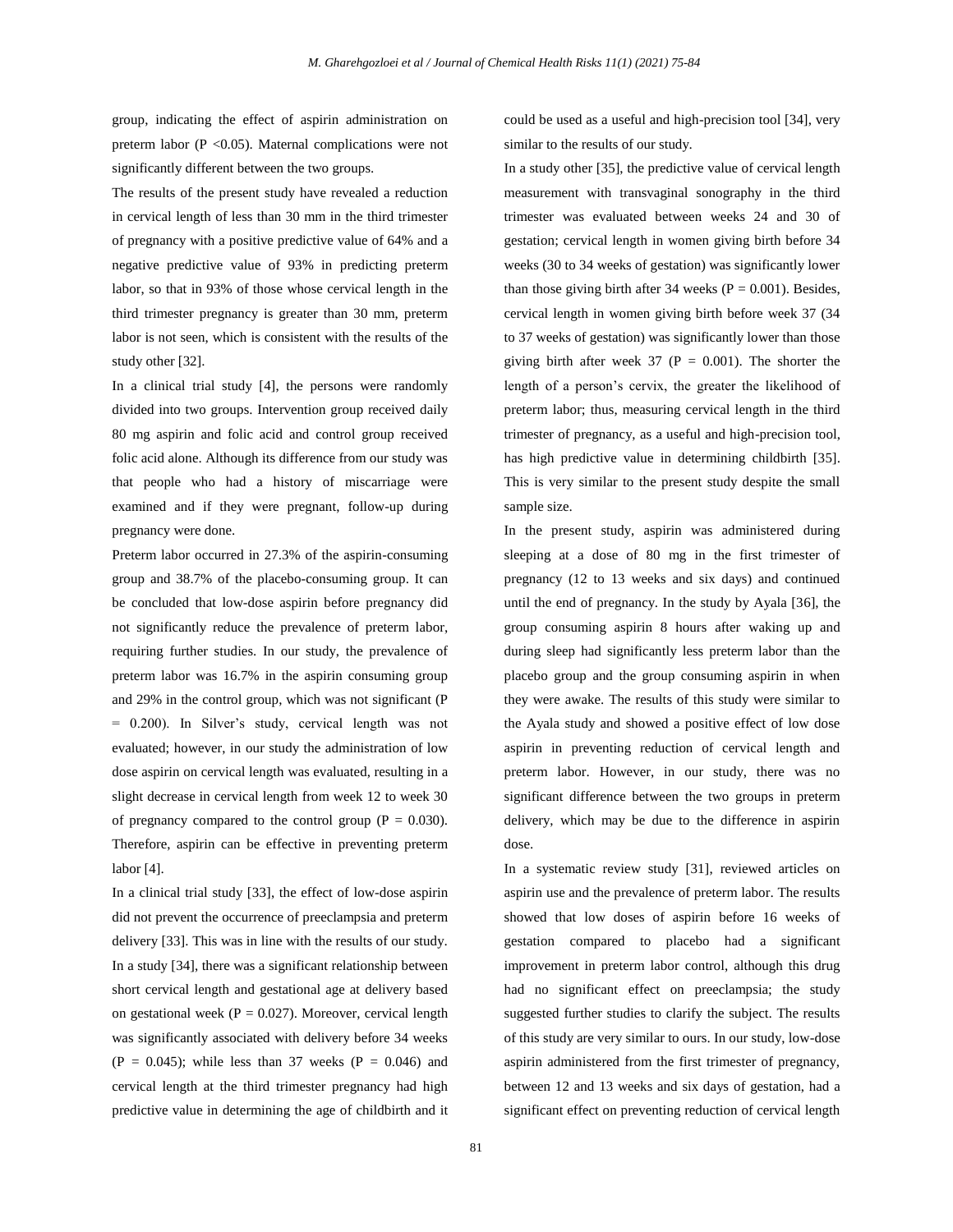and preterm labor. Comparison of cervical length at weeks 18 and 30 of pregnancy showed a very slight decrease, which was not significant ( $P = 0.051$ ). In our study, similar to the Roberge study, low-dose aspirin had no effect on the prevalence of preeclampsia ( $P = 0.414$ ).

The results of a study [37] showed that aspirin administration could not prevent preeclampsia in these women. Furthermore, low-dose aspirin cannot significantly reduce the prevalence of preterm labor. In our study, daily aspirin administration at a dose of had no effect on reducing the incidence of 80-mg preeclampsia ( $P = 0.414$ ), which is similar to a study [37]. In terms of the effect on cervical length and preterm labor, our study, unlike a study other [37], showed that low-dose aspirin administration had the effect of preventing reduction of cervical length and preterm labor by comparing the cervical length from week 18 to 30 with a very slight decreasing trend that difference was not significant ( $P = 0.051$ ).

The results of a randomized clinical trial study [38] showed that low-dose aspirin did not significantly decrease the incidence of preeclampsia and the occurrence of spontaneous preterm labor. Moreover, our study showed that aspirin use had no effect on decreasing the incidence of preeclampsia ( $P = 0.414$ ). Our study was similar to a study other [38], but on the other hand, ours showed that aspirin administration was effective in preventing reduction of cervical length and it could prevent preterm labor and therefore had a conflicting result with a study [38].

### **CONCLUSIONS**

As this study was conducted in a limited population, larger studies with larger sample size are recommended. Larger studies are also recommended, comparing different doses of aspirin in different weeks of pregnancy, in high-risk and low-risk groups so that all individuals can be compared to reach a more definitive and robust conclusion.

## **AKNOWLEDGEMENTS**

The authors greatly thank Semnan University of Medical Sciences for financial support (IRCT registration number: IRCT2017052825732N15).

## **ETHICAL CONSIDERATION**

The study project had approved by the research ethics committee of Semnan University of Medical Sciences (approval ID: IR.SEMUMS.REC.1396.9).

### *Conflict of Interest*

The authors declare not having any personal or financial support or involvement with organizations with financial interest in the subject matter or any actual or potential conflict of interest.

## **REFERENCES**

1. Mathews T.J., MacDorman M.F., 2006. Infant mortality statistics from the 2003 period linked birth/infant death data set. National vital statistics reports : from the Centers for Disease Control and Prevention, National Center for Health Statistics. National Vital Statistics System. 54, 1-29.

2. Peltier M.R., Faux D.S., Hamblin S.D., Cooper C., Silver R.M., Esplin M.S., 2009. Effect of aspirin treatment on TNFalpha production by women with a history of preterm birth. Journal of reproductive immunology. 80, 109-114.

3. Martin J.A., Hamilton B.E., Sutton P.D., Ventura S.J., Mathews T.J., Kirmeyer S., Osterman M.J., 2010. Births: final data for 2007. National vital statistics reports: from the Centers for Disease Control and Prevention, National Center for Health Statistics. National Vital Statistics System. 58, 1-85.

4. Silver R.M., Ahrens K., Wong L.F., Perkins N.J., Galai N., Lesher L.L., Faraggi D., Wactawski-Wende J., Townsend J.M., Lynch A.M., Mumford S.L., Sjaarda L., Schisterman E.F., 2015. Low-dose aspirin and preterm birth: a randomized controlled trial. Obstetrics and gynecology. 125, 876-884.

5. Bujold E., Roberge S., Tapp S., Giguere Y., 2011. Opinion & hypothesis could early aspirin prophylaxis prevent against preterm birth? The journal of maternal-fetal & neonatal medicine : the official journal of the European Association of Perinatal Medicine, the Federation of Asia and Oceania Perinatal Societies. the International Society of Perinatal Obstet. 24, 966-967.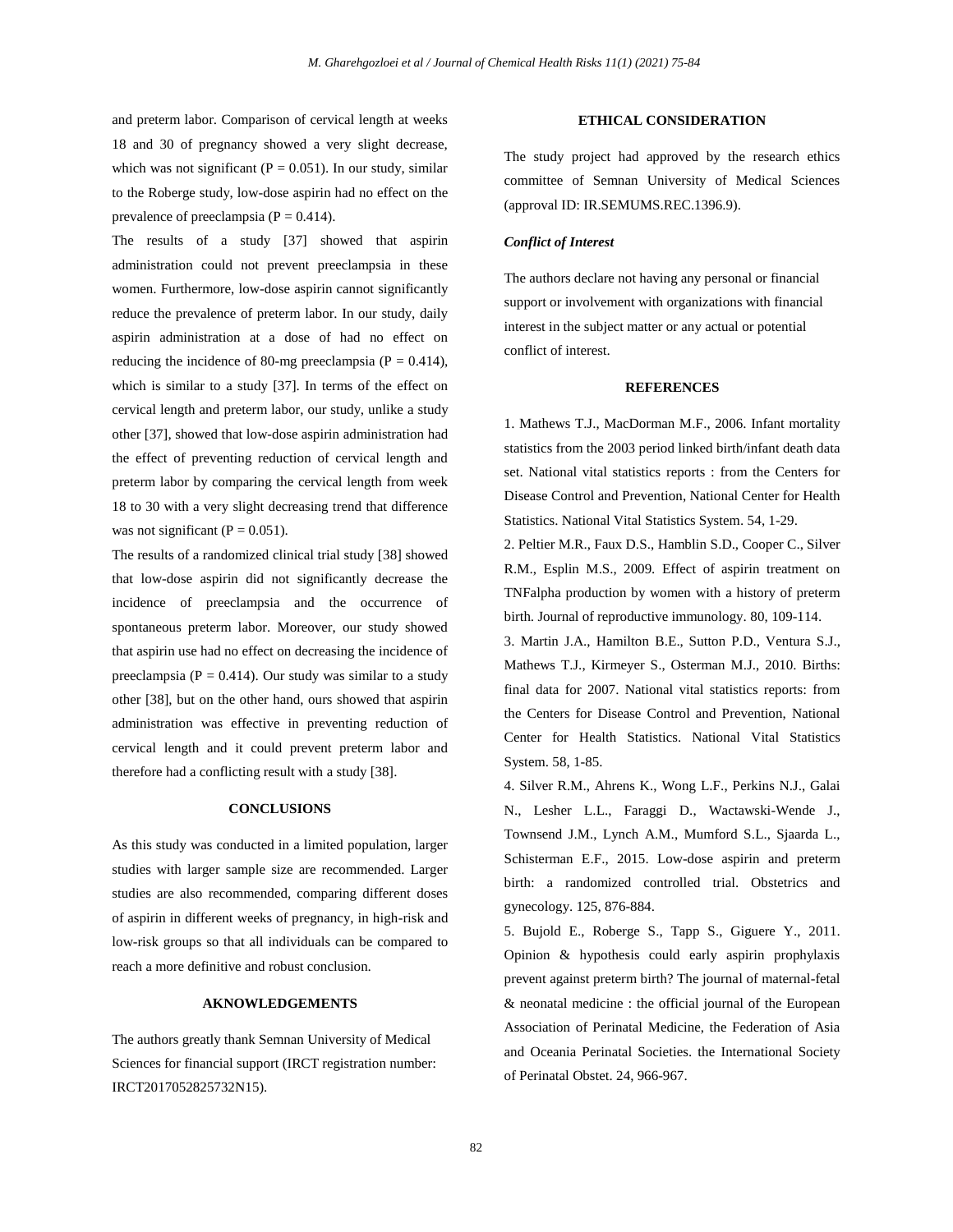6. Noripour S., Molaei A., Bandari R., Emadi A , Far SM , Forozeshfard M., 2017. Comparison of the results of simultaneous surfactant administration and nasal continuous positive airway pressure (INSURE) and Nonadministration of surfactant for the treatment of infants with respiratory distress syndrome. Journal of Comprehensive Pediatrics. 8(1), e37462.

7. Choi S.J., 2017. Use of progesterone supplement therapy for prevention of preterm birth: review of literatures. Obstetrics & Gynecology Science. 60, 405-420.

8. Lamont R.F., 2004. Bacterial vaginosis. In: Critchley H, Bennett P, ThorntonS, editors. Preterm Birth. London: RCOG Press, 163–180.

9. Petrou S., 2005. The economic consequences of preterm birth during the first 10 years of life. BJOG: an international journal of obstetrics and gynaecology. 112(Suppl 1), 10-5.

10. Goodnight W., 2016. Clinical Application of Progesterone for the Prevention of Preterm Birth, 2016. American journal of perinatology. 33, 253-257.

11. Jayedi A., Soltani S., Abdolshahi A., Shab-Bidar S., 2020. Healthy and Unhealthy Dietary Patterns and the Risk of Chronic Disease: An Umbrella Review of Meta-Analyses of Prospective Cohort Studies. British Journal of Nutrition. 1-12.

12. Jayedi A., Emadi A., Khan TA., Abdolshahi A., Shab-Bidar S., 2020. Dietary Fiber and Survival in Women with Breast Cancer: A Dose-Response Meta-Analysis of Prospective Cohort Studies. Nutrition and Cancer. 1-11.

13. Jaju P.B., Dhabadi V.B., 2011. Nifedipine versus ritodrine for suppression of preterm labor and analysis of side effects. Journal of obstetrics and gynaecology of India. 61, 534-537.

14. Moroz L.A., Brock C.O., Govindappagari S., Johnson D.L., Leopold B.H., Gyamfi-Bannerman C., 2017. Association between change in cervical length and spontaneous preterm birth in twin pregnancies. American journal of obstetrics and gynecology. 159, 1-7.

15. Nasr R., Hasanzadeh H., Khaleghian A., Moshtaghian A., Emadi A., Moshfegh S.H., 2018. Induction of apoptosis and inhibition of invasion in gastric cancer cells by titanium dioxide nanoparticles. Oman medical journal. 33(2), 111-117.

16. Iams J.D., 2003. Prediction and early detection of preterm labor. Obstetrics and gynecology. 101, 402-412.

17. Hernandez-Andrade E., Romero R., Ahn H., Hussein Y., Yeo L., Korzeniewski S.J., Chaiworapongsa T., Hassan S.S., 2012. Transabdominal evaluation of uterine cervical length during pregnancy fails to identify a substantial number of women with a short cervix. The journal of maternal-fetal & neonatal medicine. 25, 1682-1689.

18. Berghella V, Saccone G., 2019. Cervical assessment by ultrasound for preventing preterm delivery. Cochrane database of systematic reviews. (9).[https://doi.org/10.1002/14651858.CD007235.pub](https://doi.org/10.1002/14651858.CD007235.pub4) [4.](https://doi.org/10.1002/14651858.CD007235.pub4)

19. Romero R., Nicolaides K., Conde-Agudelo A., Tabor A., O'Brien J.M., Cetingoz E., Da Fonseca E., Creasy G.W., Klein K., Rode L., Soma-Pillay P., Fusey S., Cam C., Alfirevic Z., Hassan S.S., 2012. Vaginal progesterone in women with an asymptomatic sonographic short cervix in the midtrimester decreases preterm delivery and neonatal morbidity: a systematic review and metaanalysis of individual patient data. American journal of obstetrics and gynecology. 124,1-19.

20. Berghella V., Keeler S.M., To M.S., Althuisius S.M., Rust O.A., 2010. Effectiveness of cerclage according to severity of cervical length shortening: a meta-analysis. Ultrasound in obstetrics & gynecology : the official journal of the International Society of Ultrasound in Obstetrics and Gynecology. 35, 468-473.

21. Berghella V., Odibo AO., To M.S., Rust O.A., Althuisius S.M., 2005. Cerclage for short cervix on ultrasonography: meta-analysis of trials using individual patient-level data. Obstetrics and gynecology.106, 181-189. 22. James A.H., Brancazio L.R., Price T., 2008. Aspirin and reproductive outcomes. Obstetrical & gynecological survey. 63, 49-57.

23. Askie L.M., Duley L., Henderson-Smart D.J., Stewart L.A., 2007. Antiplatelet agents for prevention of preeclampsia: a meta-analysis of individual patient data. Lancet (London, England). 369, 1791-1798.